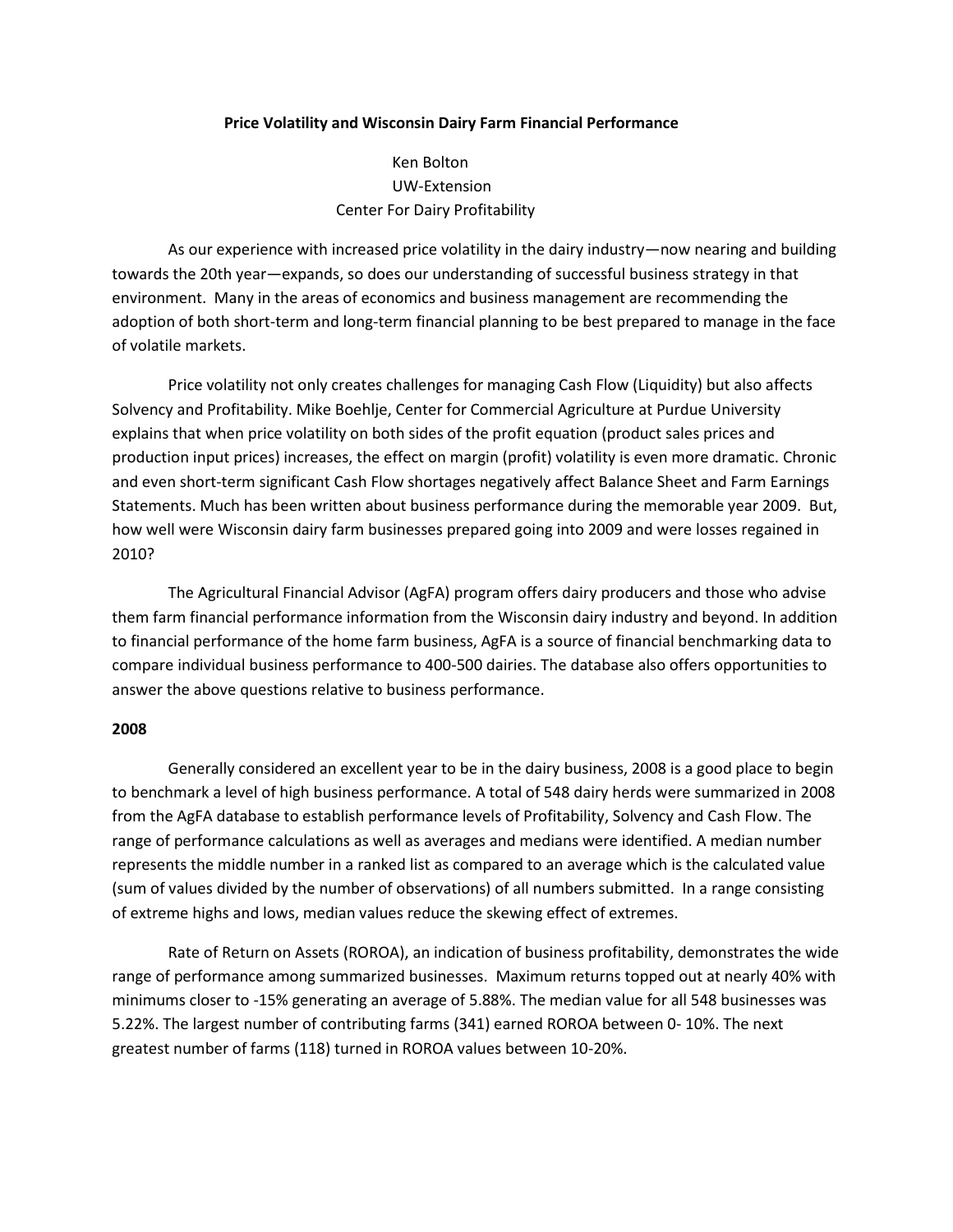Values for Unpaid Labor and Management ranged between \$0 and nearly \$600,000 with a median value exceeding \$30,000. Net Profit Margin based on economic valuation of assets ranged from -400% to over 60% with a median of 14.71%. A similar range was registered for Net Farm Income (NFI) spanning from less than -\$2 million (M) to greater than \$3M. The median NFI was nearly \$80,000 and the median Equity level was a strong 79%. Consistent with other measures, Equity dollar values ranged from strongly negative to extremely positive. Asset Turn Over Ratio (ATO) an indication of efficiency of asset management to generate revenue ranged from just above zero to over 2.0 with a median value of 0.38.

Assessing average and median performance values indicates 2008 was a "good" year for the typical Wisconsin dairy business. It was a "great" year for some but not for all. An individual business manager may use this information in comparison to their own to ask/answer appropriate questions about differences.

Working Capital (WC) (Total Current Assets – Total Current Liabilities) ranged from almost a negative \$3M to over \$3M. Size of operation as well as level of debt and owned assets causes this measure to vary significantly. The largest number of farms registered WC totals between \$100,000 and \$500,000 with a Median over \$130,000. The second largest number of farms had between \$0 and \$100,000 in WC during 2008.

Due to the skewing effect of business size on WC, the use of WC: Gross Revenue and WC: Operating Expense ratios allow comparisons across operations without regard to business size. WC : Gross Revenue ranged from less than -\$1.00 of WC per dollar of Gross Revenue to over \$2.00. The largest number of operations filed values between \$0 and \$0.50 Working Capital per dollar Gross Revenue. WC: Operating Expense ranged from over \$6 to well under-\$1 with the largest number of observations from \$0.50 to \$0. Median values for WC: Gross Revenue and WC: Operating Expense were \$0.27 and \$0.47 respectively. Since WC represents inventories as well as liquidity generated during the year keep in mind these values are affected by business performance prior to as well as the summarized year.

Certainly the typical 2008 farm business was well positioned from an Equity standpoint (79%) to withstand short-term losses. This was not the case for all. While median NFI and WC: Gross Revenue levels were solid, values for ROROA and ATO were adequate while Net Profit Margins were slightly vulnerable. All-in-all, Equity and cash position should have prepared average to better farm managers for the impending Cash Flow crunch to come. Cost control and revenue production efficiency represented areas of concern for some farms.

## **2009**

Given the severity of 2009 financial conditions, Wisconsin dairy farms weathered the storm better than they might have. Median ROROA fell from 5.22 to -1.32, Net Profit Margin declined from 14.71 to -4.28, Net Farm Income from nearly \$80,000 to less than -\$18,000. ATO fell from 0.38 to 0.29. However, Equity levels only lost 3%—76% from a previous 79% in 2008. Total Liabilities increased reducing Total Equities.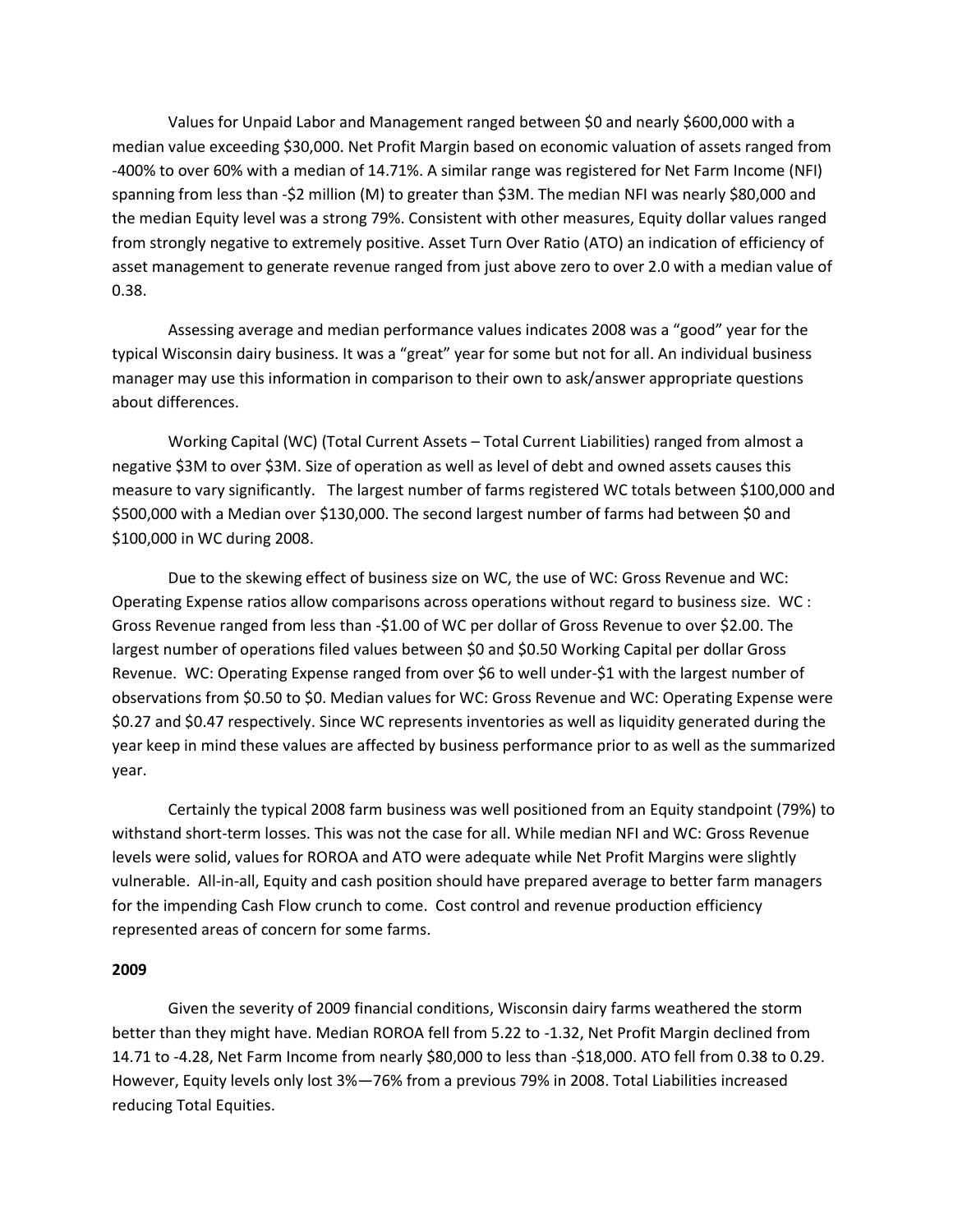The decline in cash flow is documented in WC totals and ratios. Median levels of WC dropped from over \$130,000 in 2008 to around \$100,000 in 2009, 82% of previous year values. WC: Gross Revenue actually increased from 27 to 32%, likely because of increased inventories of grain and other Current Assets, as well as revenue falling in relation to the value of those inventories. WC: Operating Expense fell slightly from 47 to 43%. The largest number of farms reported WC: Gross Income (351) and WC: Operating Expense (241) levels between \$0 and \$0.50. The issue here may be a question of whether levels of WC were adequate versus the relatively small change from 2008 to 2009.

While farms at all levels of financial performance registered reduced values in 2009; businesses at lower performance levels tended to change to a greater degree than those at higher levels. For example, farms with higher levels of WC: Gross Revenue between 2008 and 2009 retained more capital in 2009 relative to 2008 with increases of 15% from 2.52 to 2.90. Farms at lower performance levels saw reductions in the 45% range declining from -1.05 to -1.54. Farms with higher levels of WC: Operating Expense saw reductions but still positive values of 22% and those registering lower and negative levels saw additional losses of 17%. If businesses at the lower and negative levels also borrowed additional funds to pay bills thus limiting additional reduction in WC: Operating Expense compared to businesses at higher performance levels, (17% vs. 22%) Equity also was negatively affected. The comparisons are database summaries from year to year. No attempt was made to track same farm performance between 2008 and 2009.

As mentioned above, businesses with strong Equity, Solvency and Liquidity positions seemed to continue to realize relatively strong performance during 2009. Those at lower levels of performance in these areas may have experienced additional stress during this year of economic challenge.

## **2010**

Some measures of dairy farm financial success improved in 2010 while others did not.

Median ROROA moved from -1.32 in 2009 to 2.49 in 2010. Net Profit Margin improved from -4.28 to 7.0, Net Farm income from -\$18,251 to \$48.439 and ATO increased from 0.29 to 0.36. Of limited concern but of note are Equity levels which continued to decline 79% to 76% to 74% in 2008, 2009 and 2010 respectively. Total Liabilities increased again over 2009 resulting in another decline in Total Equity by 6.9%. So while 2010 profitability improved over 2009, the financial drain realized the previous year likely resulted in increased borrowings which remained to be repaid at the end of 2010.

The median increase in liabilities of \$19,462 per farm only partially explains the \$62,870 loss in Total Equity. The balance of this difference may be due to Balance Sheet adjustments to account for declining asset values from 2008 to 2009 to 2010 i.e., cattle values as well as accounting for perhaps the sale of assets to generate cash during 2009.

The improvement in 2010 business conditions did not translate into improved absolute WC values or ratios. Median levels of WC dropped once again to \$106,314 from \$108,258 in 2009, 98% of previous year values. Median Working Capital in 2008 was \$132,362. WC: Gross Income fell to 25% from 27% in 2008 where it was 32% during 2009. WC: Operating Expense also declined to 39% from 43% in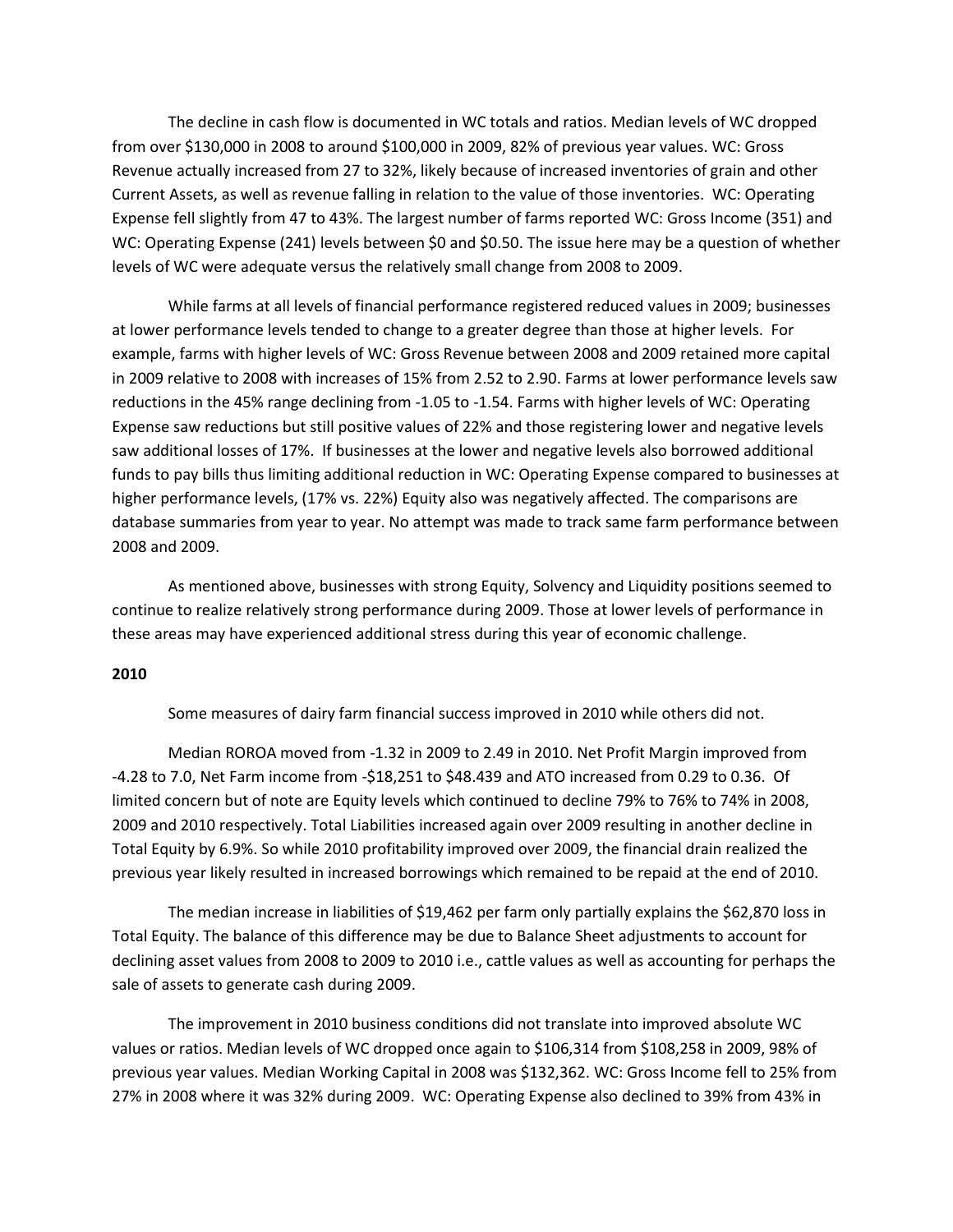2009 and 47% in 2008. Cash availability was a continuing challenge during 2010 for the typical farm summarized in this database.

The largest number of farms reported WC: Gross Income (356) and WC: Operating Expense (249) levels between \$0-0.50. The percentage of farms at the higher levels of positive Working Capital (above \$100,000) were fewer in 2010 (41%) than during 2009 (95%) but greater in the \$0 to negative range at 5% in 2009 relative to 59% in 2010. However, the range of farms with zero to negative Working Capital collapsed with all 263 farms below \$100,000 WC in 2010 restricted within the range of \$0 to \$100,000. In other words, more farms stayed out of the negative WC area in 2010 as compared to 2009 but fewer also attained values at the higher levels.

The net result is it will take more than one year at closer to normal financial performance for the typical dairy farm business to make up for the significantly negative 2009. Also of note is the time lag to regain Equity and WC levels following a tough year relative to profitability measures.

According to Dale Norquist of the Center for Farm Financial Management at the University of Minnesota and Del Lecy, Associate Dean at Central Lakes College as quoted in the August 11, 2011 issue of Progressive Dairyman, "Liquidity is a chronic concern for dairy farms". Due to regularity of milk marketings as compared to other agricultural enterprises, dairy producers have historically operated at WC: Gross Revenue levels of around 20% versus 47% for crop producers. Norquist and Lecy identify dairy farm's relatively low level of WC: Gross Revenue as a risk management concern. They observe, given the continued volatility of milk prices and variable expenses that, "working capital is one of the best risk management tools a dairy farmer can have" in their toolbox. They also comment that the volatility documented between 1997 and present "suggests the need for short- term and long- term planning is critical now more than ever".

All business managers are better off financially to keep capital invested and working for them. Thus, many dairy business managers have limited the amount of working capital residing in inventories including cash accounts. This is a wise economic strategy as long as two considerations are evaluated; ROROA and WC levels needed to keep current on bills as they come due. As long as the business's ROROA is higher than the return on cash/inventory investments or when cash is borrowed, higher than the cost of borrowed capital, minimal WC may be indicated.

Also of importance is the level of WC maintained to keep current on Current Liabilities which increases during tough financial years in comparison to good years. It's a balancing act. AgFA data indicates Wisconsin dairy farm businesses tended to operate at minimum levels of WC during 2008-2010 even or perhaps as a result of good years like 2008. A higher level of retained Working Capital may be indicated to further limit price risk exposure. Cost control and revenue generation efficiency may be other areas of opportunity for typical dairy farm businesses.

Consider annual WC, Cash Flow, Solvency and Liquidity planning for your dairy farm business. While identifying and tracking opportunities to manage financial risk, also consider the available benefit of lowering personal stress and improved mental health as well as business competitiveness. Cash Flow